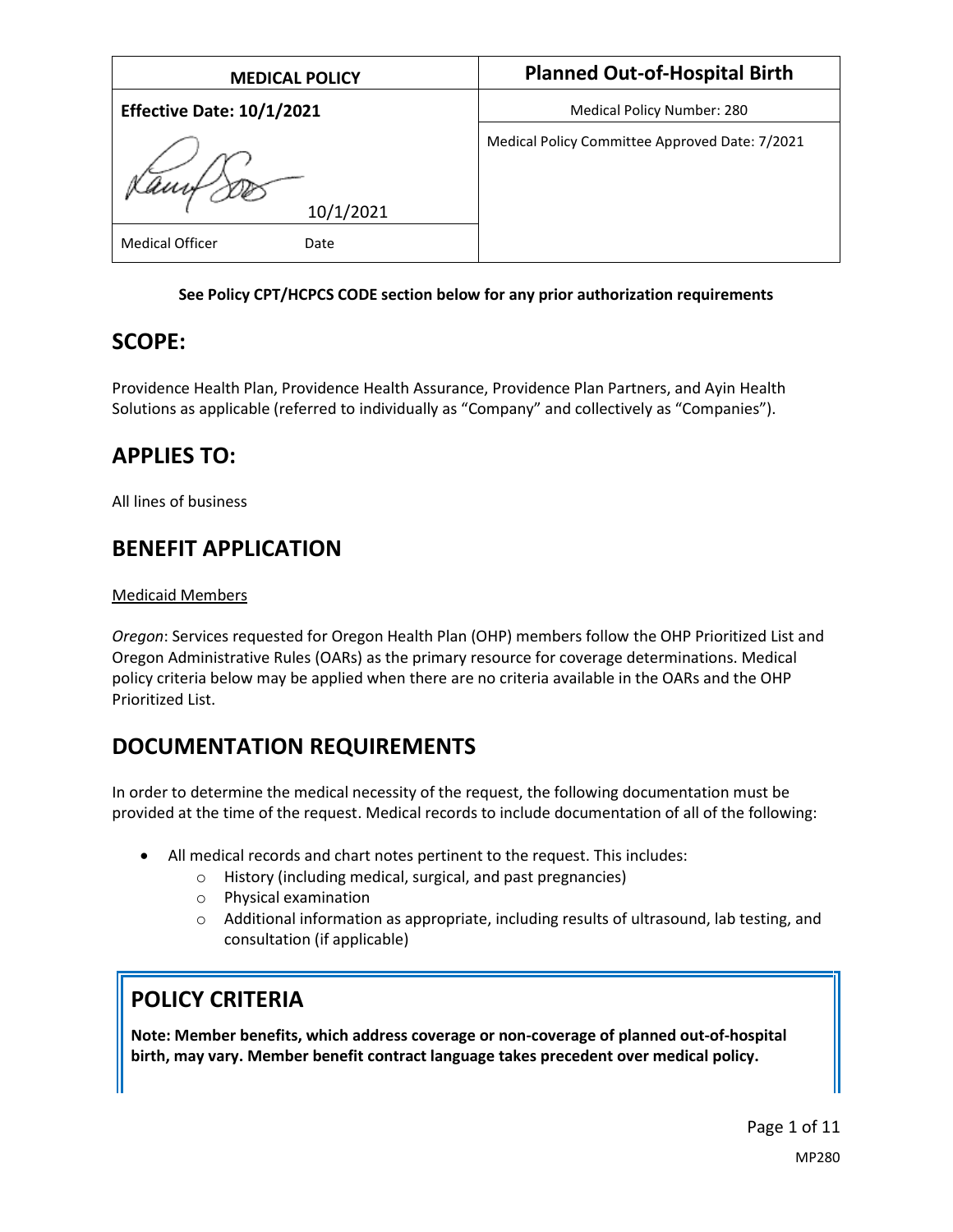I. Planned out-of-hospital birth may be considered a **medically appropriate and covered** site of care for pregnant members who do not meet criteria II.-III. below and who are at low risk for adverse obstetric or birth outcomes.

### High-risk Conditions

- II. Planned out-of-hospital birth is considered **not medically appropriate and not covered** when **any** of the following high-risk conditions (II.A-D) are present at the time of initial prenatal care or develop anytime during the current pregnancy or delivery:
	- A. Member has a maternal medical history of any of the following:
		- 1. Diabetes (type 1 or 2)
		- 2. Maternal bleeding disorder or thrombocytopenia
		- 3. History of thrombosis or thromboembolism
		- 4. Chronic hypertension or significant cardiovascular disease
		- 5. Neurologic disorders that would impact maternal or neonatal health (including epilepsy, myasthenia gravis, prior CVA)
		- 6. Kidney disease requiring care by a renal specialist
		- 7. Active gynecologic cancer
		- 8. Drug or alcohol misuse with risk of adverse effects to fetal or maternal health
	- B. Member has had any of the following conditions in a prior pregnancy:
		- 1. Prior hysterotomy (i.e. uterine surgery penetrating the uterine wall) or known uterine abnormality (septate uterus, didelphys, obstructing fibroid) that may complicate pregnancy or labor
		- 2. Cesarean section
		- 3. Eclampsia
		- 4. HELLP Syndrome (Hemolysis, Elevated Liver enzymes, Low Platelets)
		- 5. Pre-eclampsia requiring delivery prior to 38 weeks gestation
		- 6. Retained placenta requiring surgical removal
		- 7. History of postpartum hemorrhage requiring transfusion of other surgical treatment (including D&C, Bakri balloon)
		- 8. Uterine rupture or inversion
	- C. Any of the following conditions occur in current pregnancy:
		- 1. Antepartum hemorrhage, recurrent
		- 2. Any of the following infectious conditions:
			- a. HIV
			- b. Hepatitis B
			- c. Syphilis
			- d. Rubella
			- e. Tuberculosis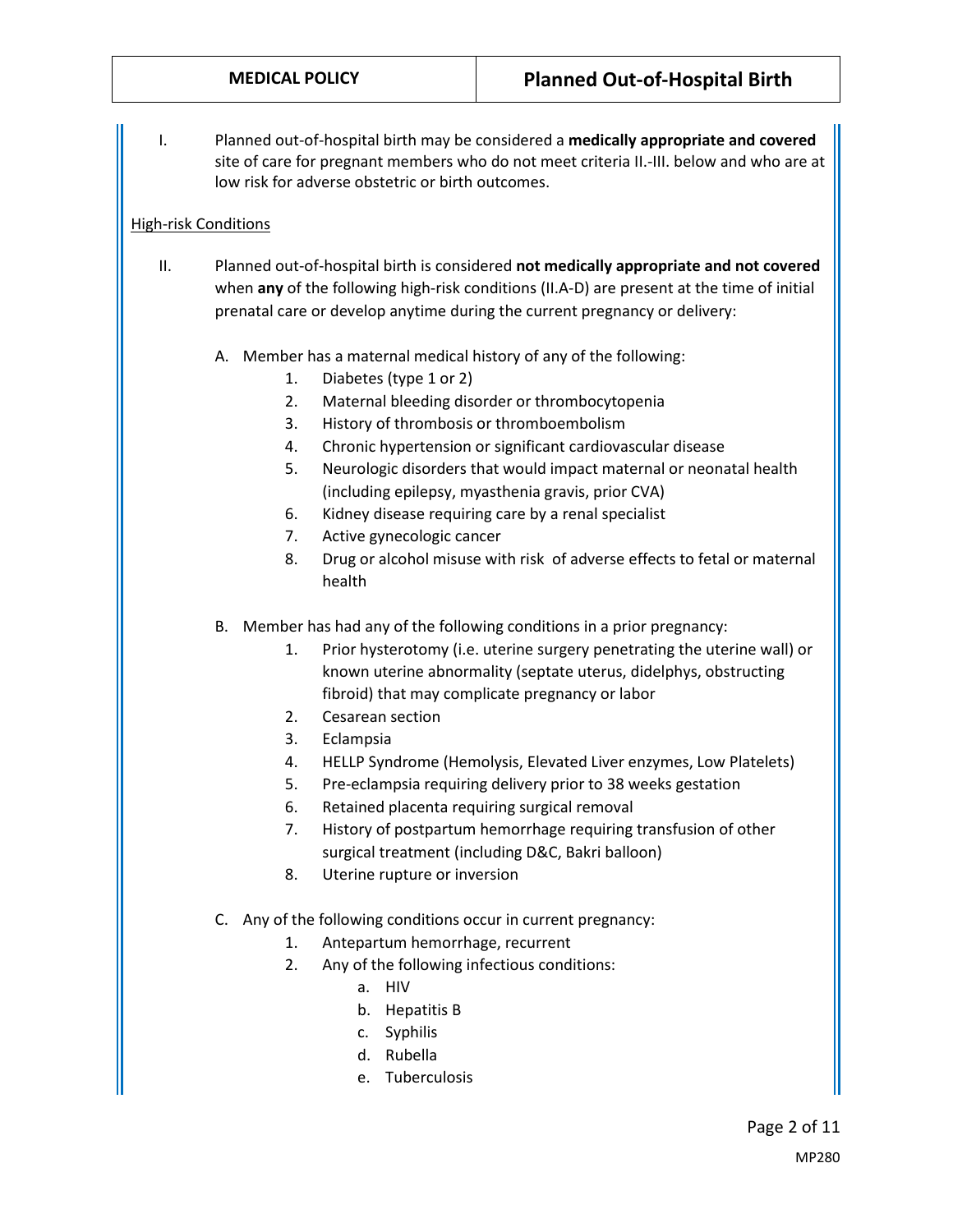- f. Toxoplasmosis
- g. Genital herpes or Varicella active at term
- h. Chorioamnionitis or maternal fever > or = to 38.0C in labor/postpartum
- i. Other infections impacting management of pregnancy and delivery
- 3. Blood group incompatibility or Rh sensitization
- 4. Molar pregnancy
- 5. Multiple gestation
- 6. Gestational diabetes, uncontrolled or requiring medications
- 7. Anemia with Hgb <8.5g/dL
- 8. Suspected or diagnosed thrombosis or thromboembolism
- 9. Thrombocytopenia
- 10. Intrauterine Growth Restriction (IUGR)/Uteroplacental insufficiency fetal weight  $<$ 5<sup>th</sup> percentile using ethnically-appropriate growth tables, or reduced growth velocity on US
- 11. Oligo- or Polyhydramnios
- 12. Elevated blood pressure on two occasions 30 minutes apart (e.g. gestational hypertension or pregnancy-induced hypertension)
	- a. Systolic ≥ 140 or diastolic ≥ 90
- 13. Elevated blood pressure on one occasion
	- a. Systolic ≥ 160 or diastolic ≥ 110 , or
	- b. Systolic ≥ 140 or diastolic ≥ 90, with severe pre-eclampsia features
- 14. Eclampsia, Pre-eclampsia, or Pregnancy induced hypertension (PIH) (definition below)
- 15. HELLP syndrome
- 16. Hemorrhage including any of the following: need for transfusion, hypovolemia, shock, vital sign instability
- 17. Preterm (before 37 weeks 0 days) rupture of amniotic membranes
- 18. Placenta previa, Vasa previa, or low lying placenta within 2 cm of cervical os at 38 weeks 0 days or later
- 19. Breech or non-cephalic presentation at term
- 20. Gestational age less than 37 weeks/0 days or greater than 42 weeks/0 days (unless already in active labor at 41 wks/6 days)
- 21. Induction of labor
- D. Any of the following intrapartum conditions occur during delivery:
	- 1. Failure to progress, lack of adequate progress in 2<sup>nd</sup> stage of labor
	- 2.  $4<sup>th</sup>$  degree laceration or  $3<sup>rd</sup>$  degree laceration requiring care beyond expertise of attendant
	- 3. Retained placenta >60 minutes
	- 4. Placental abruption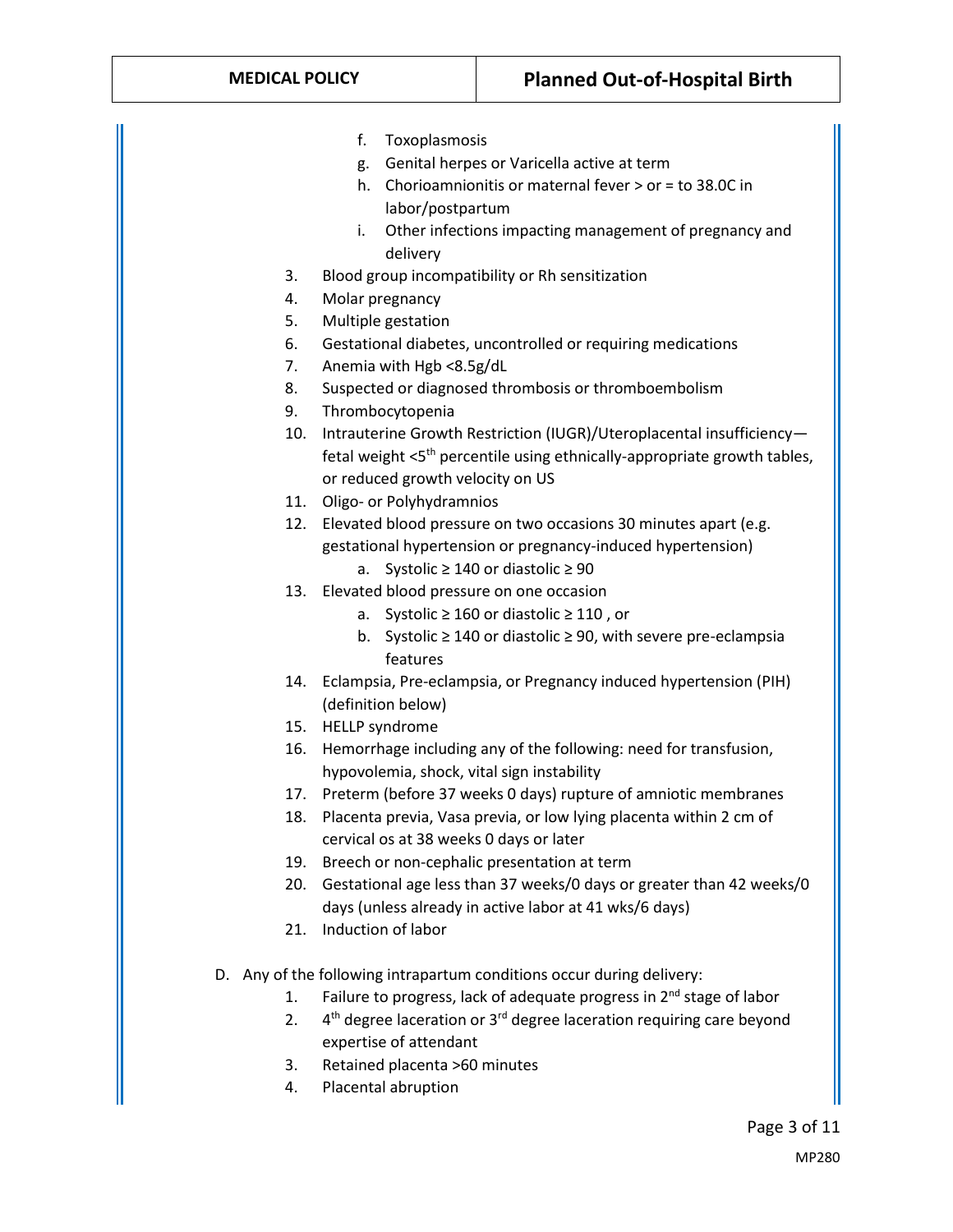- 5. Umbilical cord prolapse
- 6. Uterine rupture or inversion

#### Potentially risky conditions that require consultation

- III. When any of the following conditions exist (III.A-C), planned out-of-hospital birth may only be considered **medically appropriate and covered** when done in consultation with a physician specializing in high-risk pregnancy management\*:
	- A. Member has a maternal medical history of any of the following:
		- 1. Rheumatologic conditions (e.g. systemic lupus, scleroderma, rheumatoid arthritis, and other collagen-vascular diseases)
		- 2. Endocrine conditions (e.g. thyroid disease)
		- 3. Lung disease (e.g. cystic fibrosis, severe persistent asthma)
		- 4. Maternal mental illness, including severe postpartum depression and schizophrenia
		- 5. Hemoglobinopathy
		- 6. Uterine anomaly (e.g. bicornuate, large fibroid) likely to impact delivery
	- B. Member has had any of the following conditions in a prior pregnancy:
		- 1. Prior stillbirth, neonatal death, or neonatal encephalopathy in prior pregnancy
		- 2. Rh sensitization in a prior pregnancy
		- 3. Shoulder dystocia
	- C. Any of the following conditions occur in current pregnancy:
		- 1. Uncertain Expected Date of Delivery (EDD)
		- 2. Refractory hyperemesis gravidarum
		- 3. Evidence of congenital anomalies requiring immediate assessment and management by a neonatal specialist\*\*
		- 4. Inappropriate uterine growth (size-dates discrepancy in fundal height)
		- 5. Anemia with Hgb <10 g/dL but >8.5g/dL, unresponsive to treatment
		- 6. Uncontrolled cholestasis of pregnancy or abnormal liver function tests

\*Note: Consultant should be an MD/DO physician specializing in the care of high-risk pregnancy, with hospital admitting privileges, and able to accept transfer of care if member requires specialty management.

\*\*Note: Congenital anomalies determined to be non-compatible to life or for which no interventions are planned do not rule out home birth.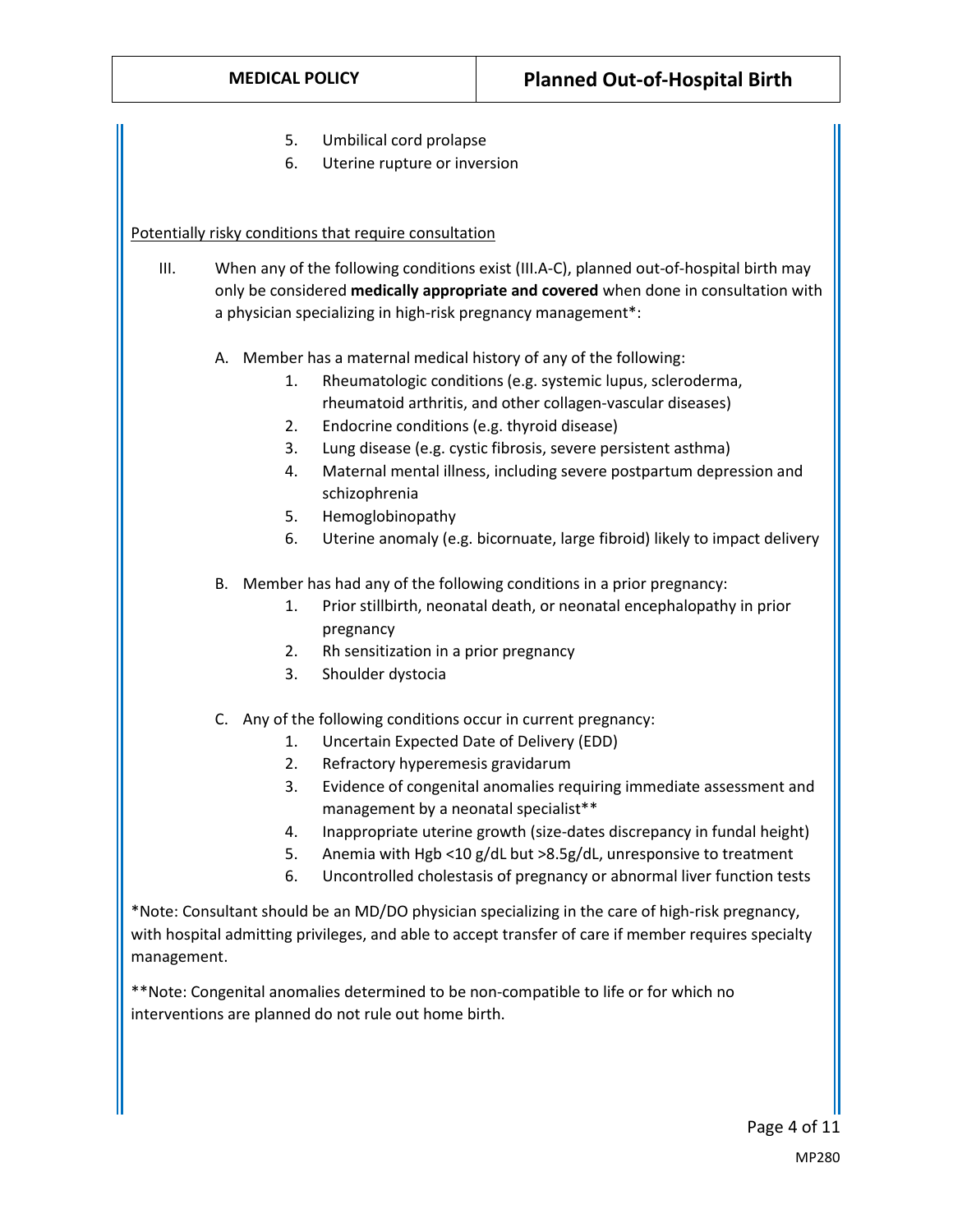Transfer to Hospital

IV. Transfer to a hospital may be considered **medically appropriate and covered** for pregnant women who have developed high-risk conditions listed in criteria II. and III.

Link t[o Policy Summary](#page-9-0)

# **CPT/HCPCS CODES**

| <b>All Lines of Business</b> |                                                                                                                                                                          |  |
|------------------------------|--------------------------------------------------------------------------------------------------------------------------------------------------------------------------|--|
|                              | No Prior Authorization Required                                                                                                                                          |  |
| 59400                        | Routine obstetric care including antepartum care, vaginal delivery (with or without<br>episiotomy, and/or forceps) and postpartum care                                   |  |
| 59409                        | Vaginal delivery only (with or without episiotomy and/or forceps)                                                                                                        |  |
| 59410                        | Vaginal delivery only (with or without episiotomy and/or forceps); including postpartum<br>care                                                                          |  |
| 59610                        | Routine obstetric care including antepartum care, vaginal delivery (with or without<br>episiotomy, and/or forceps) and postpartum care, after previous cesarean delivery |  |
| 59612                        | Vaginal delivery only, after previous cesarean delivery (with or without episiotomy<br>and/or forceps)                                                                   |  |
| 59614                        | Vaginal delivery only, after previous cesarean delivery (with or without episiotomy<br>and/or forceps); including postpartum care                                        |  |
| 59425                        | Antepartum care only; 4-6 visits                                                                                                                                         |  |
| 59426                        | Antepartum care only; 7 or more visits                                                                                                                                   |  |

# **DESCRIPTION**

#### Low-risk pregnancy

The majority (92-94%) of pregnancies are considered low risk. In a low-risk pregnancy, there are no maternal or fetal factors that may increase risk for complications. Pregnancies are expected to proceed without problems, although risk can change throughout a pregnancy and there are always some risks in pregnancy and birth, even in those deemed to have a low risk. $<sup>1</sup>$ </sup>

#### High-risk pregnancy

High-risk pregnancies occur in approximately 6-8% of all pregnancies. A pregnancy is considered high risk when a pregnant woman or fetus have increased likelihood or complications, adverse events, or poor outcomes during pregnancy or birth. Increased risk may be due to inherited or congenital conditions, chronic or acquired health problems (e.g. diabetes or high blood pressure), environmental factors, lifestyle factors, and other unforeseen issues that may occur before or during pregnancy. Risk can vary greatly by the present risk factors and comorbidities, with some conditions posing considerably higher risks than others. Monitoring, treatment, and birthing options greatly depend on risk levels determined by providers.<sup>1</sup>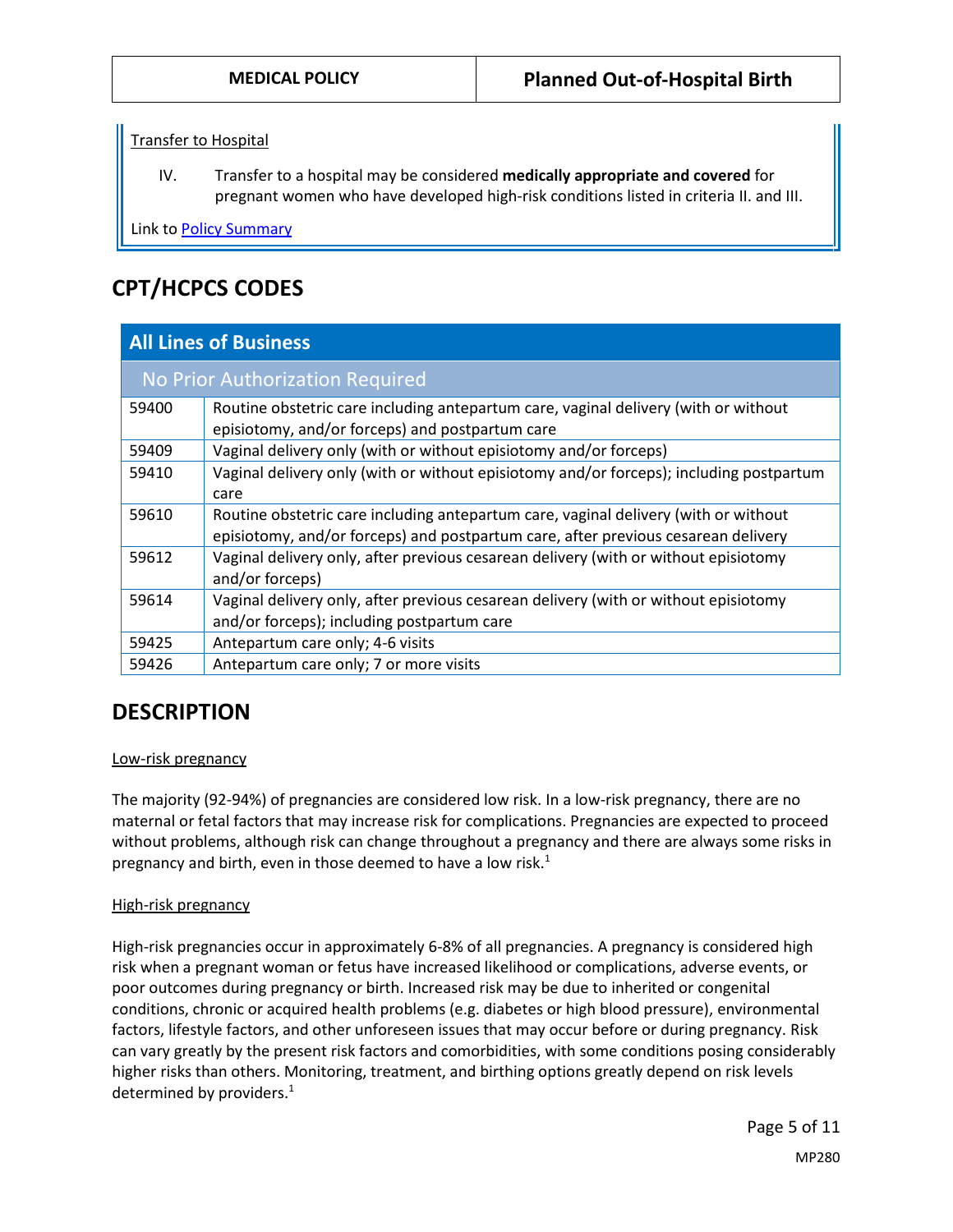Planned out-of-hospital birth

The prevalence of home birth in the United States is around 1%, with 90% of these being planned home births. Demographics of women more likely to choose a planned out-of-hospital birth include older, multiparous, native born pregnant women with a normal body mass index range, living in a nonmetropolitan county. Women likely opt for planned out-of-hospital births in high-resource countries to avoid excessive medical intervention, because of concerns about iatrogenic complications of hospital birth, previous fear or dissatisfaction with hospital care, cultural or religious concerns, and desires for freedom, personal control, comfort, and familiar environmental surroundings, among other reasons. There is no completely risk-free birthing site, and safety of planned-out-of-hospital births depends on risk levels and the quality of the home birth programs available.<sup>2</sup>

## **REVIEW OF EVIDENCE**

A review of the ECRI, Hayes, Cochrane, and PubMed databases was conducted regarding the safety and efficacy of planned home birth for low- to high-risk pregnancies. Below is a summary of the available evidence identified through May of 2021.

 In 2020, Reitsma and colleagues published a systematic review and meta-analyses on maternal outcomes and birth interventions among women who begin labor intending to give birth at home compared to women of low obstetrical risk who intend to give birth in hospital.<sup>3</sup> The review included 18 studies, and meta-analyses included 16 studies (500,000 home births). Fifteen of the studies took place in countries that were considered to have well-integrated healthcare systems, including the United States. There were no reported maternal deaths. After controlling for parity in well-integrated settings, the authors found that planned home births were less likely to experience cesarean section (OR: 0.58; 95% CI: 0.44, 0.77), operative vaginal birth (OR: 0.42; 95% CI: 0.23, 0.76), epidural analgesia (OR: 0.30; 95% CI: 0.24, 0.38), episiotomy (OR: 0.45; 95% CI: 0.28, 0.73), 3<sup>rd</sup> or 4<sup>th</sup> degree tear (OR: 0.57; 95% CI: 0.43, 0.75), oxytocin augmentation (OR: 0.37; 95% CI: 0.26, 0.51), and maternal infection (OR: 0.23; 95% CI: 0.15, 0.35). Two studies collected data on postpartum hemorrhage and found that planned home births had lower or similar rates to hospital births.

All studies reviewed in the analyses were retrospective or prospective observational studies, and therefore potentially suffered from a number of patient selection biases. Yet due to the nature of the intervention, observational studies are the most appropriate way to collect data. Study designs were slightly heterogenous across studies, although the authors noted that the differences were not important. The likelihood that women choosing planned home births are of lower risk than those choosing hospital birth is high, and introduces bias in the analysis. The authors conclude that home birth is safe for low-risk women in settings where home birth care is well-integrated in the local health care system, and begin labor with a plan to give birth at home.

 In 2019, using the same dataset as the systematic review summarized above by Reitsma and colleagues, Hutton and colleagues published results of a systematic review and meta-analysis on perinatal or neonatal mortality among women who intend at the onset of labor to give birth at home compared to women of low obstetrical risk who intend to give birth in a hospital.<sup>4</sup> The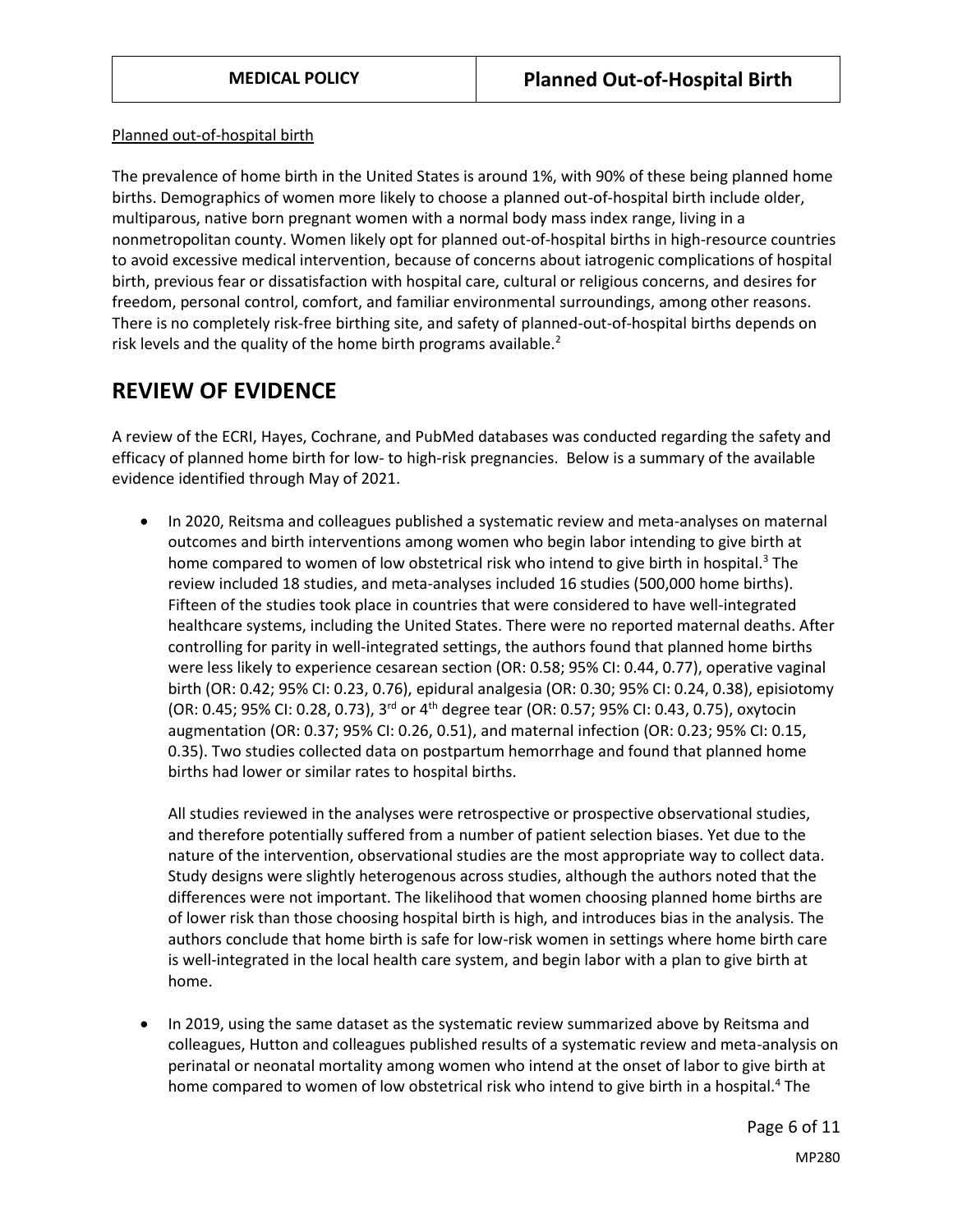meta-analysis included 14 studies, totalling around 500,000 intended home births. The primary outcomes was any perinatal or neonatal death after the onset of labor. The authors found no difference in the primary outcome between those who intended home birth compared to those who intended hospital birth. Across study design and parity, the primary outcome remained similar between the two groups. In less integrated setting, the odds ratio of perinatal or neonatal mortality comparing home to hospital births for nulliparous women was 3.17 (95% CI, 0.73 to 13.76). Home births for nulliparous women in settings where midwives attending home birth are well-integrated in health services had an odds ratio of 1.07 (95% CI, 0.7 to 1.65). Among multiparous women, less integrated settings had an odds ratio of 1.58 (95% CI, 0.5-5.03) and well integrated settings had an odds ratio of 1.08 (95% CI, 0.84-1.38).

 Strengths of the study included large datasets from national registries, consistency in design and patient population across studies, and comparable outcome measures. While observational studies can introduce biases, randomized trials are not appropriate to compare home versus hospital births, and therefore observational studies are the best design to investigate safety of home births. The authors concluded that risk of perinatal or neonatal mortality was not different when birth was intended at home or in the hospital for low risk women.

## **CLINICAL PRACTICE GUIDELINES**

### American Academy of Pediatrics (AAP)

In 2020, AAP published guidelines on Providing Care for Infants Born at Home. The guidelines recommend the following:

"Potential candidate for home birth

- Absence of preexisting maternal disease
- Absence of significant disease arising during the pregnancy
- A gestation of  $37 + 0/7$  to  $41 + 6/7$  weeks
- A singleton fetus estimated to be appropriate for gestational age
- A cephalic presentation
- Labor that is spontaneous or induced as an outpatient

Reported risks to the newborn associated with planned home birth in the United States

- Increased fetal and/or neonatal mortality
- Increased incidence of neonatal seizures5,6,8
- Higher incidence of an Apgar score <4 at 5 min5

Systems needed to support planned home birth

- The availability of a physician or a midwife certified by the American Midwifery Certification Board (or its predecessor organizations) or whose education and licensure meet the International Confederation of Midwives Global Standards for Midwifery Education practicing within an integrated and regulated health system
- Attendance by at least 2 care providers, one of whom is an appropriately trained individual (see text) whose primary responsibility is the care of the newborn infant
- Availability of appropriate equipment for neonatal resuscitation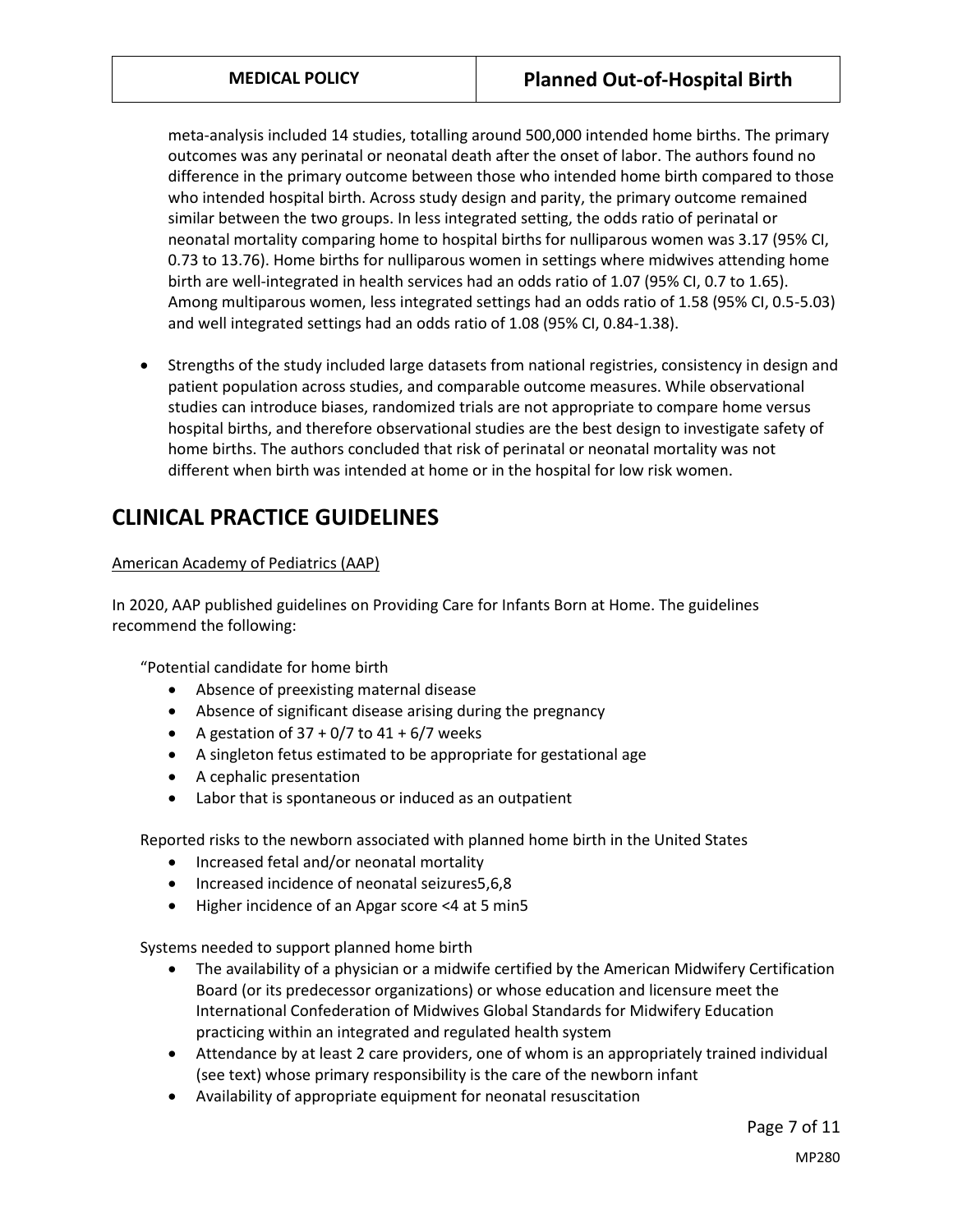- Ready access to medical consultation
- Access to safe and timely transport to a nearby hospital with a preexisting arrangement

As stated in Guidelines for Perinatal Care, fetal malpresentation, multiple gestation, and previous cesarean delivery are considered absolute contraindications to planned home birth."<sup>5</sup>

#### American College of Nurse-Midwives (ACNM)

In 2015, the American College of Nurse-Midwives published the following recommendations for planned home births:

"Based on a review of the available scientific evidence, considerations for assessing optimal place of birth from ACNM are provided in Table 1 and Table 2. The needs of an individual woman, resources and limitations of a particular setting, or type of practice may appropriately lead to variations in clinical care."<sup>6</sup>

| Table 1. Conditions Indicating Increased Risk Suggesting |                                                       | Table 2. Intrapartum, Postpartum, and                  |
|----------------------------------------------------------|-------------------------------------------------------|--------------------------------------------------------|
| <b>Planned Birth in a Hospital Setting</b>               |                                                       | <b>Newborn Conditions that are Indications</b>         |
|                                                          |                                                       | for Transfer from Home to a Hospital                   |
|                                                          | <b>Prior pregnancy conditions</b>                     | <b>Intrapartum indications</b>                         |
|                                                          | Previous stillbirth or neonatal death related to      | Malpresentation: breech, transverse lie                |
|                                                          | intrapartum event                                     | identified during labor                                |
| ٠                                                        | Primary postpartum hemorrhage requiring additional    | Development of signs or symptoms of<br>$\bullet$       |
|                                                          | procedures                                            | gestational hypertension or                            |
| $\bullet$                                                | Prior cesarean birth                                  | preeclampsia                                           |
|                                                          | Shoulder dystocia with resulting injury               | Evidence of chorioamnionitis<br>$\bullet$              |
|                                                          | <b>Current pregnancy conditions</b>                   | Evidence of fetal intolerance of labor or<br>$\bullet$ |
| $\bullet$                                                | Active preterm labor (before 37 0/7 weeks' gestation) | persistent Category II fetal heart tones               |
|                                                          | or preterm, prelabor rupture of membranes             | that are unresponsive to intrauterine                  |
| ٠                                                        | Essential or gestational hypertension                 | resuscitation when birth is not                        |
| $\bullet$                                                | Evidence of congenital fetal anomalies requiring      | imminent or in the presence of                         |
|                                                          | immediate assessment and/or management by a           | meconium                                               |
|                                                          | neonatal specialist                                   | Need for pharmacologic augmentation<br>$\bullet$       |
| ٠                                                        | Fetal growth restriction 5th percentile               | of labor                                               |
| ٠                                                        | Insulin dependent diabetes or gestational diabetes    | Signs of placental abruption or<br>$\bullet$           |
|                                                          | requiring pharmacologic management                    | unexplained increased vaginal                          |
| ٠                                                        | Malpresentation: breech, transverse lie               | bleeding<br>$\bullet$                                  |
| ٠                                                        | Need for pharmacologic induction of labor             | <b>Postpartum indications</b>                          |
| ٠                                                        | Postterm pregnancy more than 41 6/7 weeks' gestation  | Management of lacerations beyond the<br>$\bullet$      |
| $\bullet$                                                | Multiple gestation                                    | expertise of the attending midwife                     |
| ٠                                                        | Oligohydramnios with additional complicating factors  | Postpartum hemorrhage unresponsive<br>$\bullet$        |
| $\bullet$                                                | Polyhydramnios                                        | to initial treatments                                  |
| $\bullet$                                                | Placenta previa in the third trimester                | Retained placenta<br>$\bullet$                         |
| ٠                                                        | Placental abruption                                   | Unexplained vaginal bleeding                           |
| ٠                                                        | Preeclampsia                                          | <b>Newborn indications</b>                             |
|                                                          | Rh isoimmunization                                    | Unstable health status                                 |
|                                                          |                                                       |                                                        |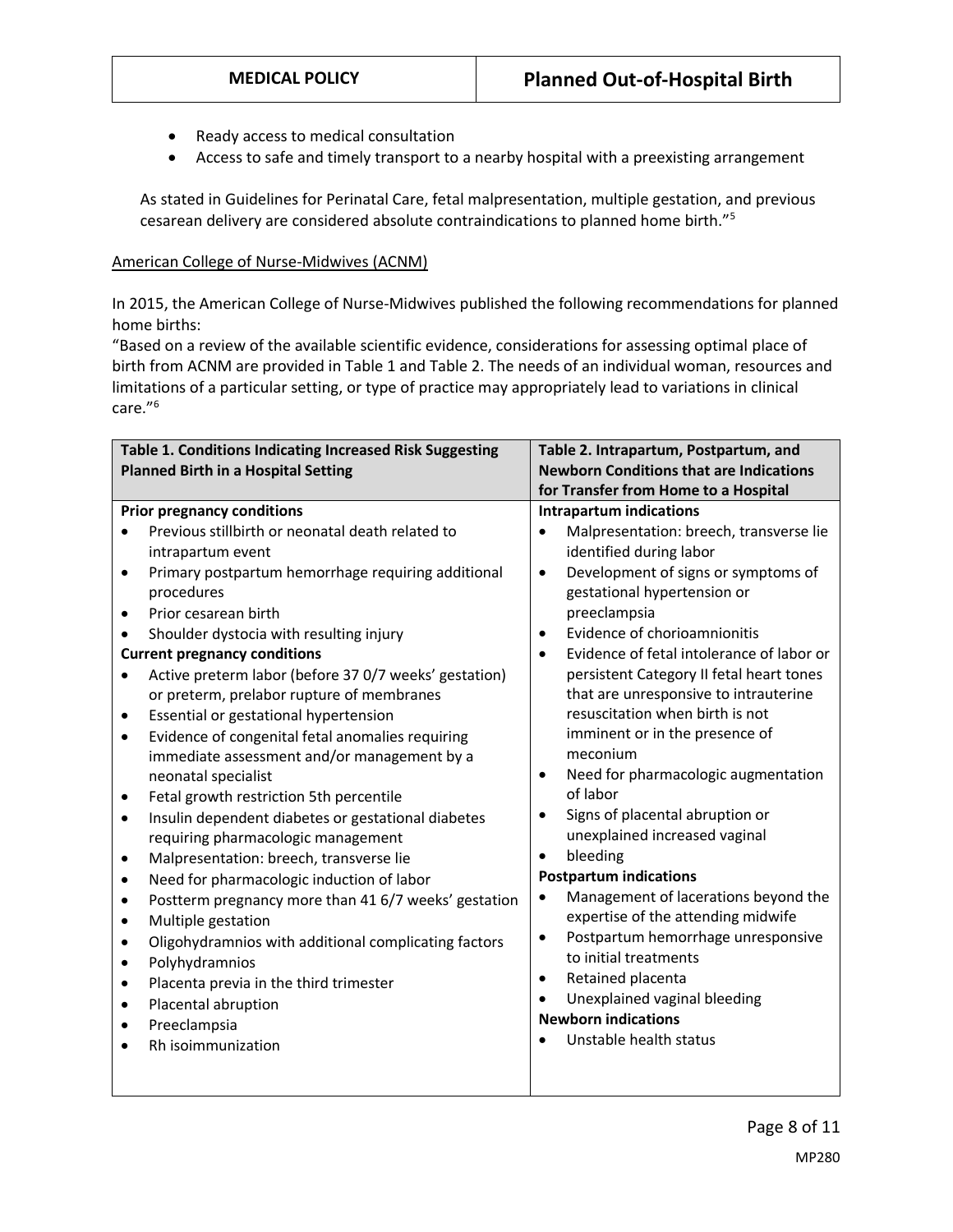| <b>Medical conditions</b> |                                                           |  |  |
|---------------------------|-----------------------------------------------------------|--|--|
|                           | Evidence of active infection with hepatitis, HIV, genital |  |  |
|                           | herpes, syphilis, or tuberculosis                         |  |  |
|                           | Psychiatric conditions that may affect intrapartum care   |  |  |
|                           | management or maternal or neonatal transition             |  |  |
|                           | following birth                                           |  |  |
|                           | Substantial medical conditions that have required acute   |  |  |
|                           | medical supervision during the pregnancy and that         |  |  |
|                           | could impact the birth such as cardiac disease, epilepsy, |  |  |
|                           | thromboembolic disease, hemoglobinopathy                  |  |  |
|                           | Substance abuse/dependence                                |  |  |

### American College of Obstetricians and Gynecologists (ACOG)

- In 2020, ACOG published updated guidelines on planned home births, recommending the following: "The Committee on Obstetric Practice considers fetal malpresentation, multiple gestation, or prior cesarean delivery to be an absolute contraindication to planned home birth."<sup>7</sup>
- In 2018, ACOG published guidelines on Thromboembolism in Pregnancy in which they state that the most important individual risk factor for VTE in pregnancy is a personal history of thrombosis.<sup>8</sup>

#### Oregon Health Authority's Health Evidence Review Commission (HERC)

In 2020, HERC published coverage guidance on planned out-of-hospital birth. The guidance states,

"Planned out-of-hospital birth is recommended for coverage for pregnant women who are at low risk for adverse obstetric or birth outcomes (weak recommendation)… Coverage of prenatal, intrapartum, and postpartum care is recommended with the performance of appropriate risk assessments (at initiation of care and throughout pregnancy and delivery) and the out-of-hospital birth attendant's adherence to the consultation and transfer criteria as outlined below.

Planned out-of-hospital birth is not recommended for coverage for pregnancies with identified high-risk factors necessitating a planned hospital birth, or when the listed criteria for consultation and transfer of care are not followed by the birth attendant (strong recommendation).

When a high-risk condition develops that requires transfer or planned hospital birth, coverage is recommended when appropriate care is provided until the point the high-risk condition is identified. For women who have a high-risk condition requiring consultation, ongoing coverage of planned out-ofhospital birth care is recommended as long as the consulting provider's recommendations are then appropriately managed by the out-of-hospital birth attendant in a planned out-of-hospital birth setting." 9

#### National Institute for Health and Care Excellence (NICE)

In 2014, NICE published guidance on intrapartum are for healthy women and babies. On choosing planned place of birth, the guidelines state: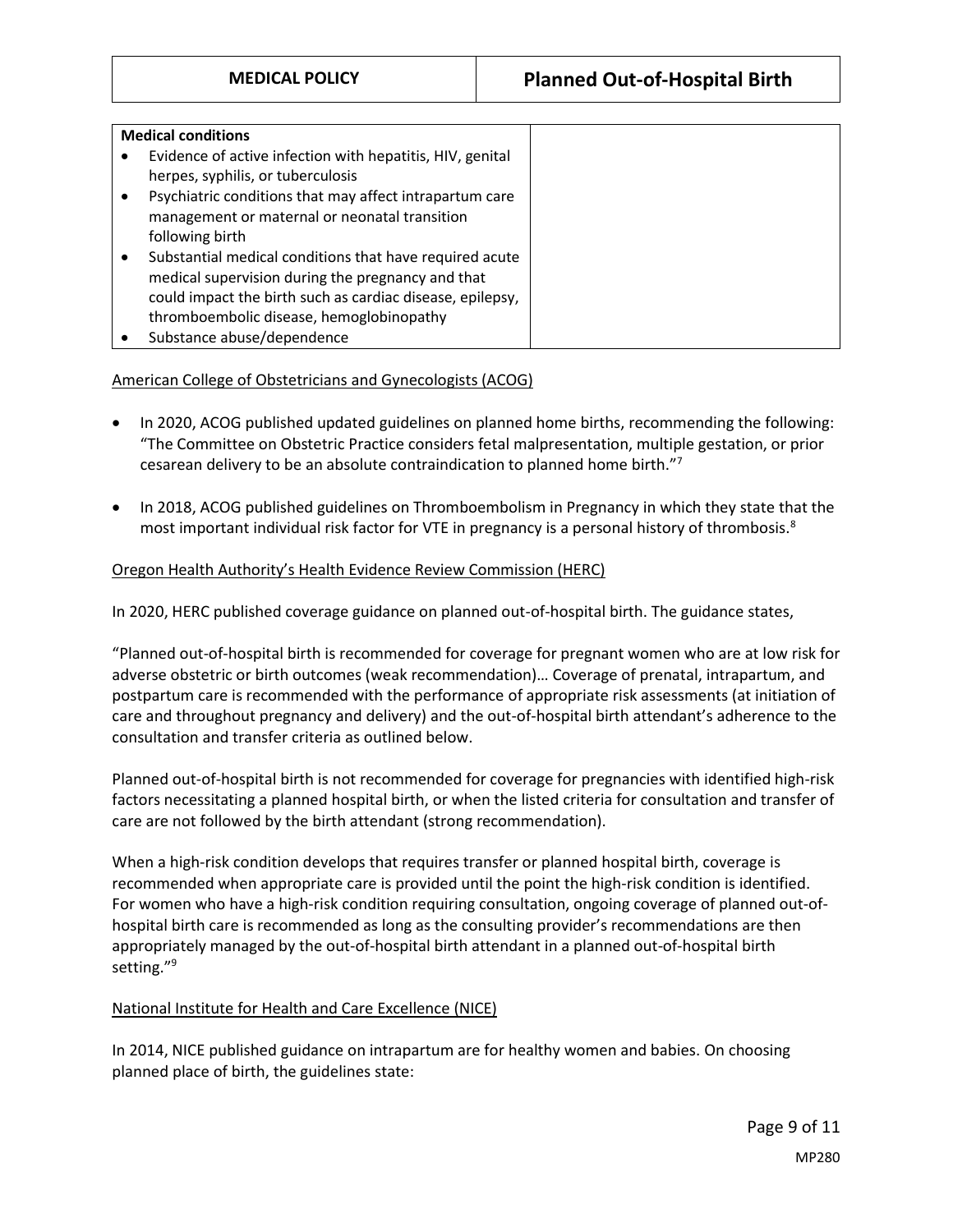"Explain to both multiparous and nulliparous women that they may choose any birth setting (home, freestanding midwifery unit, alongside midwifery unit or obstetric unit), and support them in their choice of setting wherever they choose to give birth:

 Advise low-risk multiparous women that planning to give birth at home or in a midwifery-led unit (freestanding or alongside) is particularly suitable for them because the rate of interventions is lower and the outcome for the baby is no different compared with an obstetric unit.

Explain to low-risk multiparous women that:

- planning birth at home or in a freestanding midwifery unit is associated with a higher rate of spontaneous vaginal birth than planning birth in an alongside midwifery unit, and these 3 settings are associated with higher rates of spontaneous vaginal birth than planning birth in an obstetric unit
- **•** There are no differences in outcomes for the baby associated with planning birth in any setting."<sup>10</sup>

## **CENTERS FOR MEDICARE & MEDICAID SERVICES**

As of 6/1/2021, no Centers for Medicare & Medicaid (CMS) coverage guidance was identified which addresses planned home birth.

## <span id="page-9-0"></span>**POLICY SUMMARY**

Peer-reviewed literature and national guidelines suggest that planned out-of-hospital birth may be safe and appropriate for women with low-risk medical history and low-risk medical conditions at the time of pregnancy and labor. Women with medium-risk history and/or conditions may be at a higher risk for complications during birth and must be carefully evaluated on a case-by-case basis to determine whether out-of-hospital birth is safe and appropriate. Women with high-risk medical history and/or conditions are at higher risk for complications and hospital birth is the most appropriate and safest setting.

# **INSTRUCTIONS FOR USE**

Company Medical Policies serve as guidance for the administration of plan benefits. Medical policies do not constitute medical advice nor a guarantee of coverage. Company Medical Policies are reviewed annually and are based upon published, peer-reviewed scientific evidence and evidence-based clinical practice guidelines that are available as of the last policy update. The Companies reserve the right to determine the application of Medical Policies and make revisions to Medical Policies at any time. Providers will be given at least 60-days' notice of policy changes that are restrictive in nature.

The scope and availability of all plan benefits are determined in accordance with the applicable coverage agreement. Any conflict or variance between the terms of the coverage agreement and Company Medical Policy will be resolved in favor of the coverage agreement.